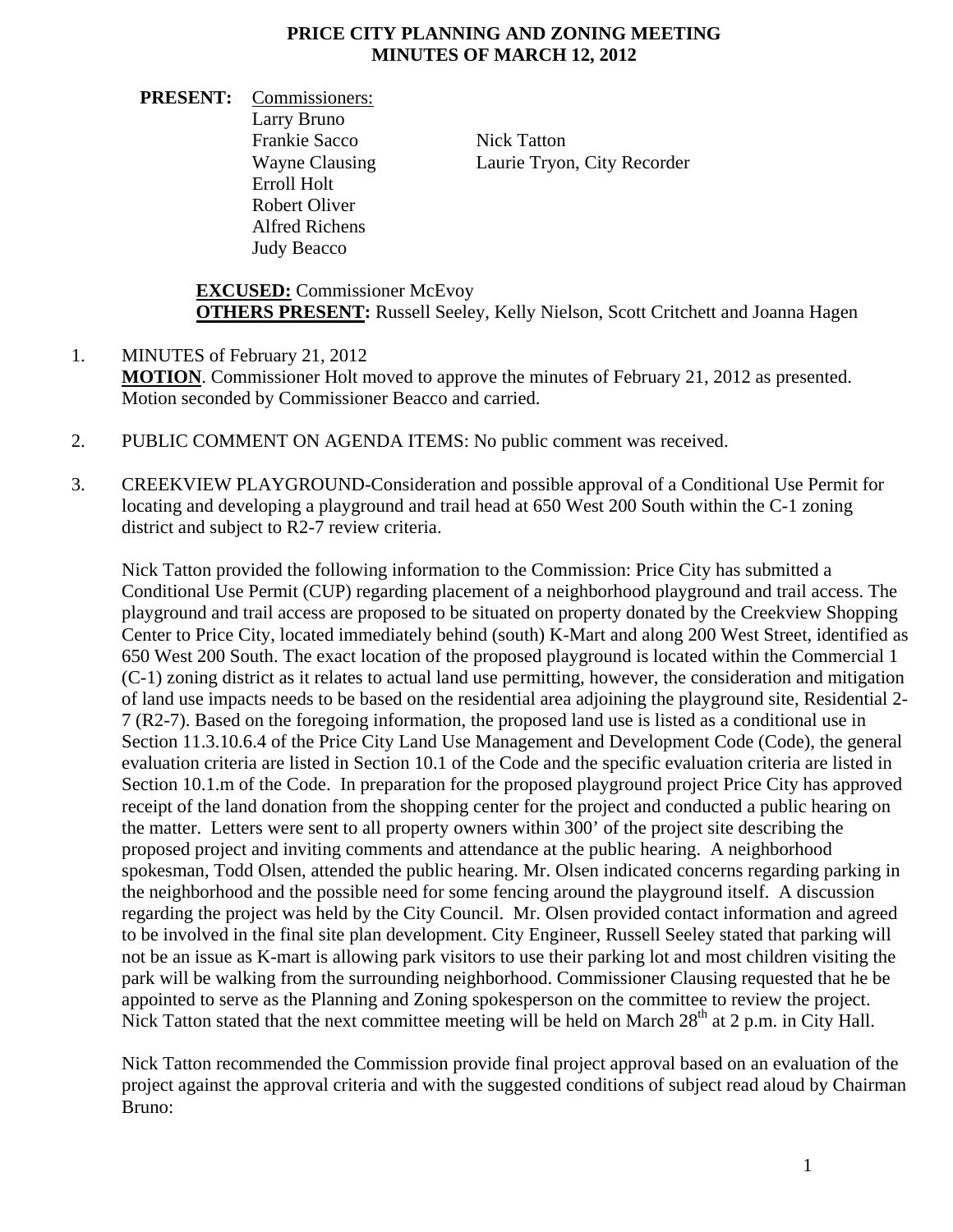- a. Final site plan and project installation to be developed in partnership with a neighborhood representative and a Price City Planning Commission Representative input finding that long term quality public recreation assets are inherently better suited to the location utilizing the input of all stakeholders;
- b. Installation of the project under the supervision of the Price City Engineer, Price City Park's Department Supervisor, and Price City Building Inspector, including all necessary permits and inspections, finding that properly permitted and inspected equipment protects the health, safety and welfare of the community;
- c. Long-term maintenance and operation of the playground and trail head facility in such a manner that no violations of the Price City Property Maintenance Code become present finding that properly maintained property and structure's protect area property values;

ACCEPTANCE: The Commission confirmed that the applicant, applicants agents and representatives, are aware of the conditions of approval, understand the conditions of approval and intend to comply with the conditions of approval. **MOTION**. Commissioner Clausing moved to approve the Creekview Playground and trail head. Motion seconded by Commissioner Oliver and carried.

4. EASTGATE APARTMENTS PLANNED UNIT DEVELOPMENT-Consideration and possible final approval of the Eastgate Apartment PUD located at 1170 East Main Street within the Commercial 1 zoning district.

Kelly Nielson and Scott Critchett presented the request for final approval for the LaPorte Group, Ben Logue, for development and land use of a multi-family (apartment) complex to be located at approximately 1170 East Main Street within the Commercial 1 (C-1) zoning district. Nick Tatton provided the Commission with the following: the land use may be authorized as a conditional use based on Section 11.3.2.1.3.1 of the Price City Land Use Management and Development Code (Code). Permitting of the development as a Planned Unit Development (PUD) is a conditional use based on Section 11.3.11.2 of Code. General evaluation criteria for the zoning district is in Section 11.1.1 of the Code and specific evaluation criteria and land use checklist information is listed in Section 11.1.m of the Code. Nick Tatton stated that there are a few outstanding issues separate from the subdivision including a flood plain concern which consists of a culvert where the bridge will be built and a retention pond within the floodplain. He stated that another issue is the utility connection for water and the connection to the 10" line in Main Street. He stated that connections to Price City 10 inch lines and 8 inch lines within the development will be used for the subdivision where several pressures will be connected together with isolation valves and junction boxes for everything to work.

City Engineer, Russell Seeley stated that because of the location of the property and its elevation, there are different pressure zones. He stated that in the event of a fire, the Fire Department may need 1500 gallons per minute of water for this type of structural development. He stated that because the northern Main connection wouldn't handle the water requirement, the development would also connect to the 700 East pressure line as it has enough flow but not enough pressure. A check valve would need to be used which prevents back flow. In case of a fire, the check valve would open up and provide enough water pressure.

Nick Tatton stated that agreements will need to be designed to determine who owns the utilities and who maintains them. Price City and the developer will need to specify what is public and what is private and how items such as fire hydrants and check valves would be tested and maintained. He stated that all utility connections and locations will need to be recorded with the property in case the development is sold. He stated that the agreements will be detailed and the developer will meet all City minimum standards with all utility connections and costs responsibilities will be determined in the agreements. Mr. Seeley stated that the group must receive a letter from FEMA regarding the flood information for the culvert and flood zone to show where the 100 year flood plain goes and then the letter will be added to the official record before work near the wash can be started.

Chairman Bruno read aloud the following proposed conditions for final approval: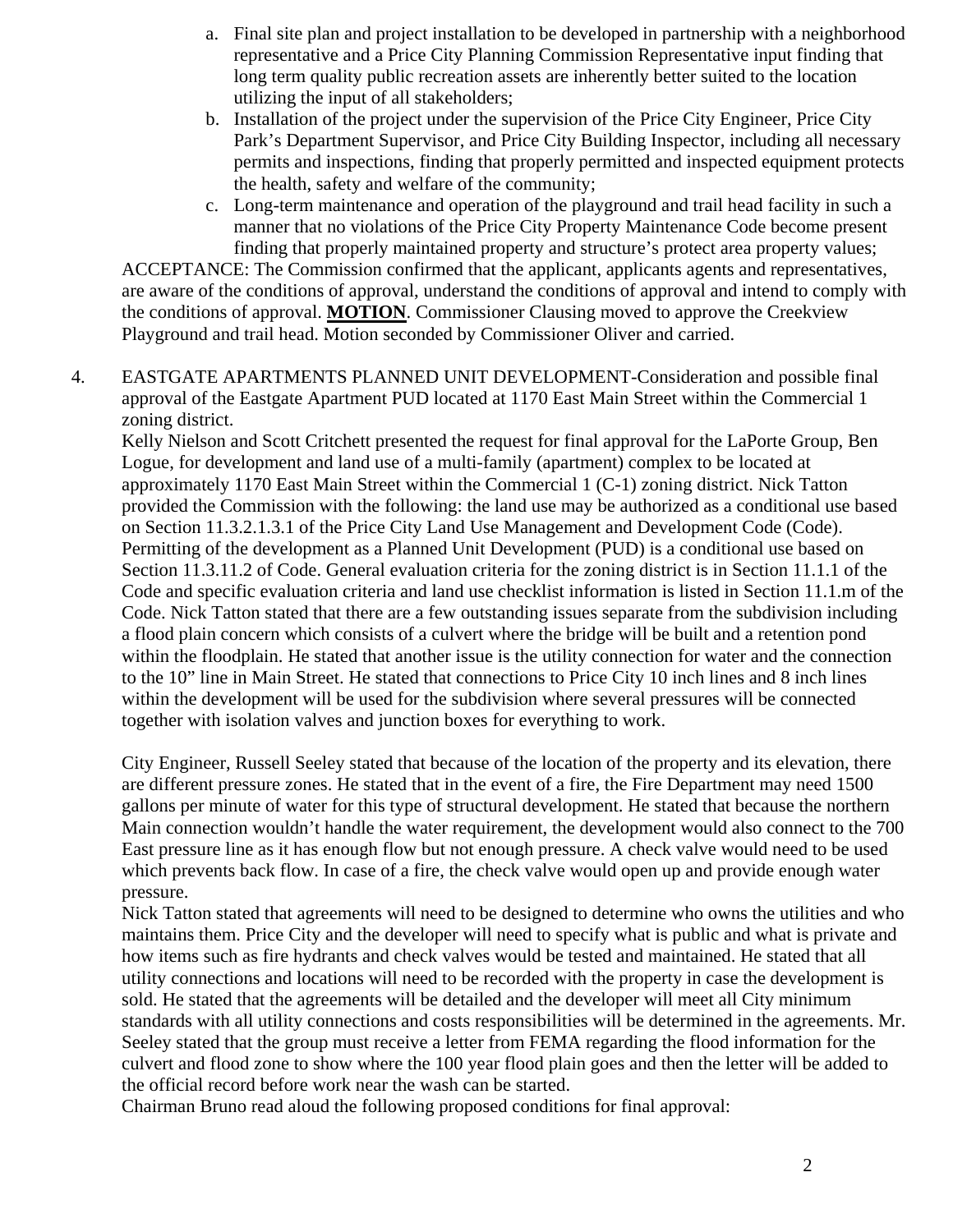- a. Completion of development in compliance with all site plans, planning documents, engineering documents (site plans, area plans, geotechnical study, storm water management plans, etc.), representations to the Price City Planning Commission and representations to Price City staff and all requirements and recommendations from Price City staff and officials regarding development finding that development consistent with approved plans and documents mitigates misunderstandings and promotes long-term high quality development within Price City consistent with the goals in the Price City General Plan;
- b. Utility connections, locations and re-locations located as indicated and approved and to all capacities indicated and required by the respective utility providers and owners finding that properly located, relocated and sized utility services protect the health, safety and welfare of the community;
- c. Completion of public infrastructure development agreement with the Price City Public Works Department and submission of the required financial surety prior to commencement of development finding that properly agreed and secured public infrastructure development protect the overall financial interest of the community;
- d. It is clearly understood by the applicant and by Price City that the infrastructure within the PUD is private, including roads, storm water drains, water utility, sewer utility, lighting, electrical and that the infrastructure shall remain private and that the owner of the PUD shall not at any time approach Price City and request that Price City acquire any of the infrastructure as public and Price City shall not approve any such request finding that that infrastructure does not meet minimum Price City development standards in full;
- e. Coordination of shared utility connections and upgrades, as available and agreed to by Eastgate, with adjoining property owner to PUD on east side, identified as lot #3 on the subdivision plat, and property owners along 200 South Street finding that updated and available utility connections promote long term community goals within the Price City General Plan;
- f. No conditions to become present at the property within the PUD or any of the structures within the PUD that place the property or structures in violation of the Price City Property Maintenance Code in effect now or in the future finding that properly maintained property and structures protect property values within the community and protect the health, safety and welfare of the community;

**MOTION**. Commissioner Holt moved to table consideration and possible final approval of the item to the March 26, 2012 Planning and Zoning meeting in order to finalize the water access and capacity, to process FEMA floodplain matters and to complete the language on infrastructure maintenance agreements. Motion seconded by Commissioner Richens and carried.

5. BEDTIME STORIES 24-HOUR DAYCARE-Consideration and possible approval of a HOB CUP for Bedtime Stories Daycare, Joanna Hagen, at 291 South 700 West, within the R2-7 zoning district.

Joanna Hagen presented an application for a Conditional Use Permit (CUP) for (re)location of her 24 hour day care facility to 291 South 700 West within the Residential 2-7 (R2-7) zoning district. Nick Tatton provided the following information to the Commission: general evaluation criteria for the land use is listed in Section 10.1 of the Price City Land Use Management and Development Code (Code); the specific evaluation criteria and land use checklist are in Section 10.1.m of the Code. The Home Occupied Business (HOB) is allowable as a conditional use based on Section 10.3.4 of the Code and the HOB definition and restrictions are listed in Section 1.13.97 of the Code. The applicant has completed 19 neighborhood notices/signatures of those properties within 250' of the proposed HOB. All were positive.

Mrs. Hagen stated that she is not required to have a fence in the front of the property by the State of Utah for a daycare but she does have a chain link fence around both sides of the corner lot. She stated that the